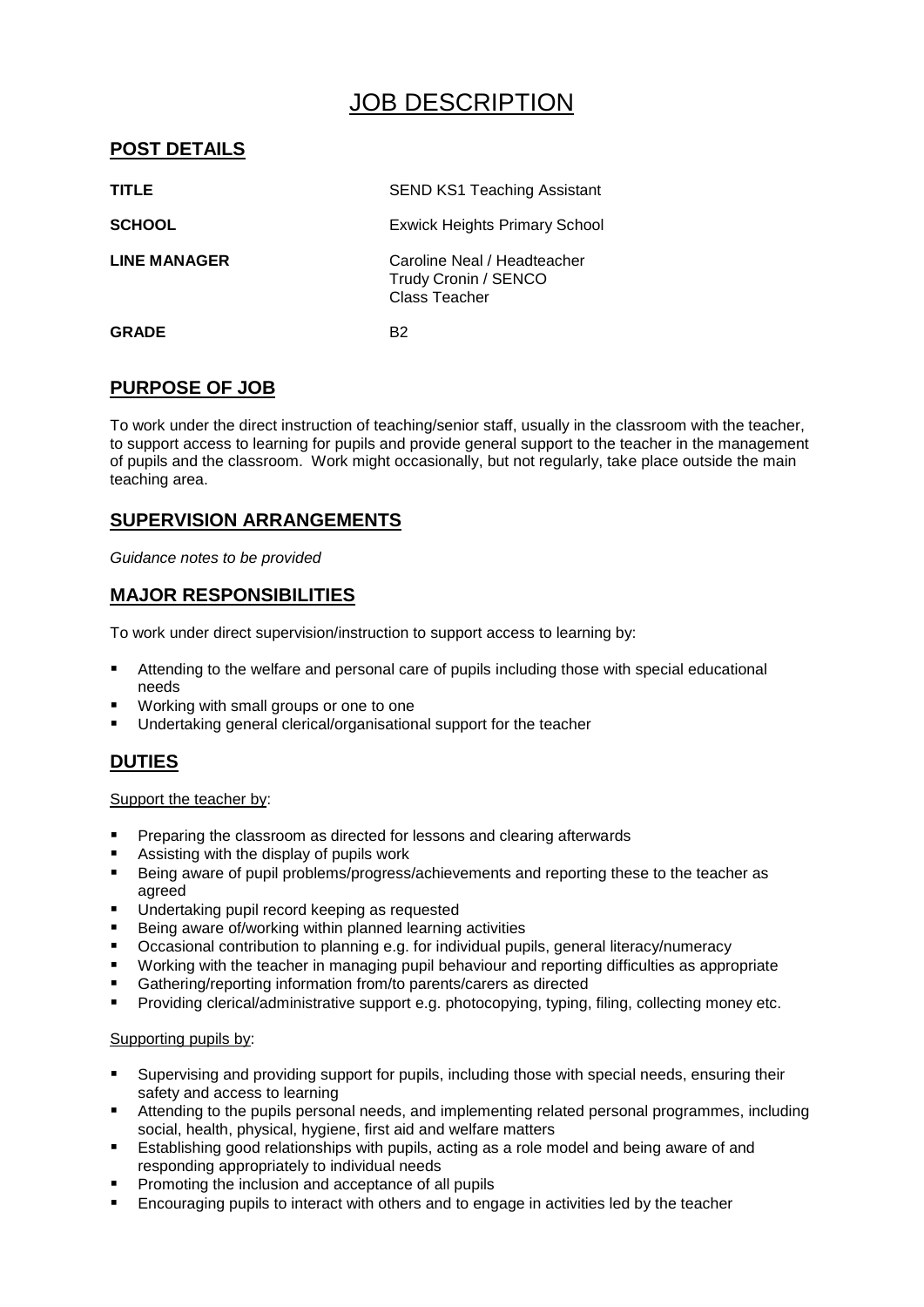**Encouraging pupils to act independently as appropriate** 

#### Support the curriculum by:

- Supporting pupils to understand instructions
- Supporting pupils in respect of local and national learning strategies e.g. literacy, numeracy, KS3, early years etc. as directed by the teacher
- Supporting pupils using ICT as directed
- Preparing and maintaining equipment/resources as directed by the teacher and assisting pupils in their use

#### Support the school by:

- Being aware of and complying with policies and procedures relating to child protection, health, safety and security, confidentiality and data protection, and reporting all concerns to an appropriate person
- Being aware of and supporting difference and ensuring all pupils have equal access to opportunities to learn and develop
- **Contributing to the overall ethos/work/aims of the school**
- **EXECUTE:** Appreciating and supporting the role of other professionals
- Attending relevant meetings as required
- **Participating in training and other learning activities and performance development as required**
- Assisting with the supervision of pupils out of lesson times, including before and after school and at lunchtimes as required
- Accompanying teaching staff and pupils on visits, trips and out of school activities as required